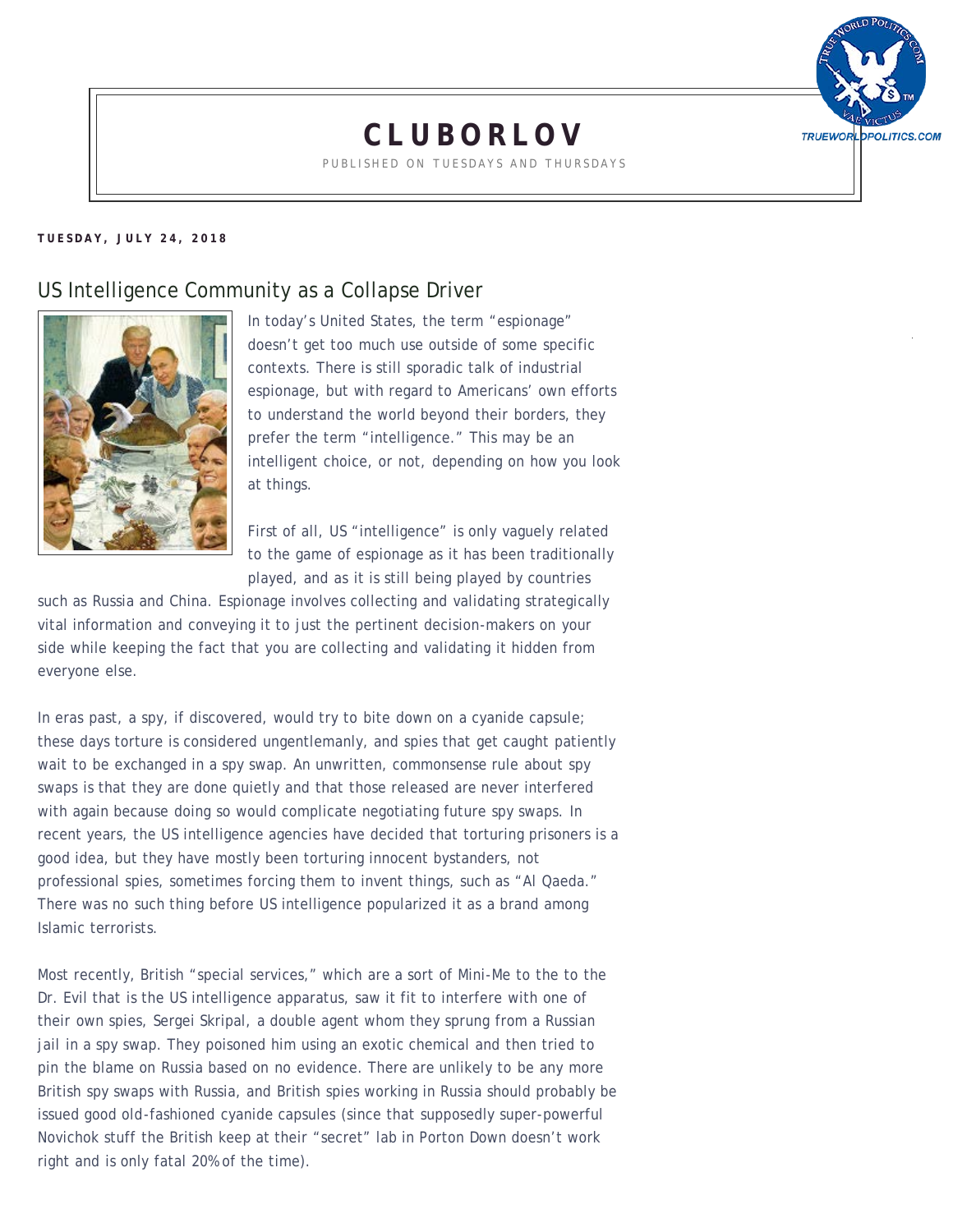There is another unwritten, commonsense rule about spying in general: whatever happens, it needs to be kept out of the courts, because the discovery process of any trial would force the prosecution to divulge sources and methods, making them part of the public record. An alternative is to hold secret tribunals, but since these cannot be independently verified to be following due process and rules of evidence, they don't add much value.

A different standard applies to traitors; here, sending them through the courts is acceptable and serves a high moral purpose, since here the source is the person on trial and the method—treason—can be divulged without harm. But this logic does not apply to proper, professional spies who are simply doing their jobs, even if they turn out to be double agents. In fact, when counterintelligence discovers a spy, the professional thing to do is to try to recruit him as a double agent or, failing that, to try to use the spy as a channel for injecting disinformation.

Americans have been doing their best to break this rule. Recently, special counsel Robert Mueller indicted a dozen Russian operatives working in Russia for hacking into the DNC mail server and sending the emails to Wikileaks. Meanwhile, said server is nowhere to be found (it's been misplaced) while the time stamps on the files that were published on Wikileaks show that they were obtained by copying to a thumb drive rather than sending them over the internet. Thus, this was a leak, not a hack, and couldn't have been done by anyone working remotely from Russia.

Furthermore, it is an exercise in futility for a US official to indict Russian citizens in Russia. They will never stand trial in a US court because of the following clause in the Russian Constitution: "61.1 A citizen of the Russian Federation may not be deported out of Russia or extradited to another state." Mueller may summon a panel of constitutional scholars to interpret this sentence, or he can just read it and weep. Yes, the Americans are doing their best to break the unwritten rule against dragging spies through the courts, but their best is nowhere near good enough.

That said, there is no reason to believe that the Russian spies couldn't have hacked into the DNC mail server. It was probably running Microsoft Windows, and that operating system has more holes in it than a building in downtown Raqqa, Syria after the Americans got done bombing that city to rubble, lots of civilians included. When questioned about this alleged hacking by Fox News, Putin (who had worked as a spy in his previous career) had trouble keeping a straight face and clearly enjoyed the moment. He pointed out that the hacked/leaked emails showed a clear pattern of wrongdoing: DNC officials conspired to steal the electoral victory in the Democratic Primary from Bernie Sanders, and after this information had been leaked they were forced to resign. If the Russian hack did happen, then it was the Russians working to save American democracy from itself. So, where's the gratitude? Where's the love? Oh, and why are the DNC perps not in jail?

Since there exists an agreement between the US and Russia to cooperate on criminal investigations, Putin offered to question the spies indicted by Mueller. He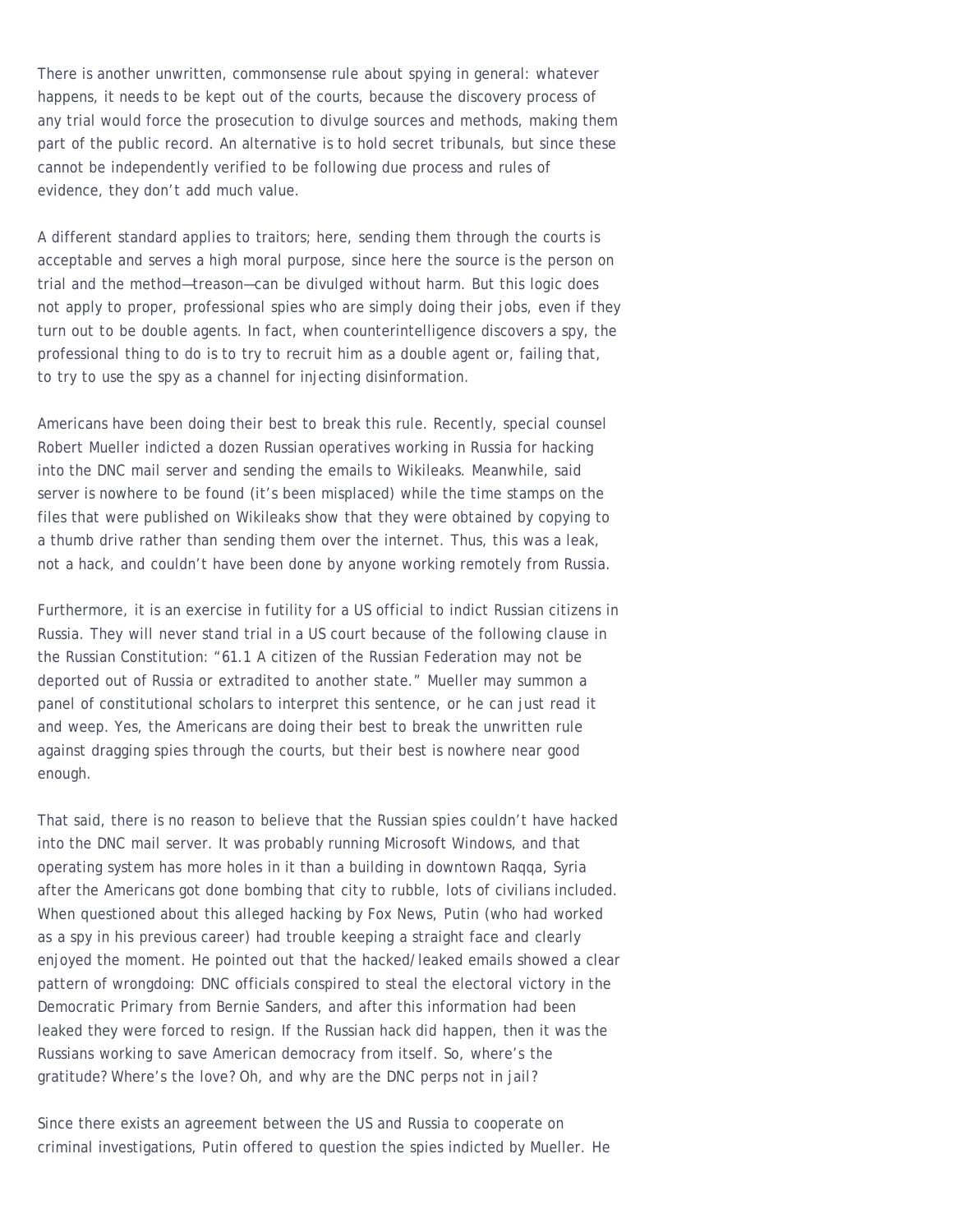even offered to have Mueller sit in on the proceedings. But in return he wanted to question US officials who may have aided and abetted a convicted felon by the name of William Browder, who is due to begin serving a nine-year sentence in Russia any time now and who, by the way, donated copious amounts of his illgotten money to the Hillary Clinton election campaign. In response, the US Senate passed a resolution to forbid Russians from questioning US officials. And instead of issuing a valid request to have the twelve Russian spies interviewed, at least one US official made the startlingly inane request to have them come to the US instead. Again, which part of 61.1 don't they understand?

The logic of US officials may be hard to follow, but only if we adhere to the traditional definitions of espionage and counterespionage—"intelligence" in US parlance—which is to provide validated information for the purpose of making informed decisions on best ways of defending the country. But it all makes perfect sense if we disabuse ourselves of such quaint notions and accept the reality of what we can actually observe: the purpose of US "intelligence" is not to come up with or to work with facts but to simply "make shit up."

The "intelligence" the US intelligence agencies provide can be anything but; in fact, the stupider it is the better, because its purpose is allow unintelligent people to make unintelligent decisions. In fact, they consider facts harmful—be they about Syrian chemical weapons, or conspiring to steal the primary from Bernie Sanders, or Iraqi weapons of mass destruction, or the whereabouts of Osama Bin Laden because facts require accuracy and rigor while they prefer to dwell in the realm of pure fantasy and whimsy. In this, their actual objective is easily discernible.

The objective of US intelligence is to suck all remaining wealth out of the US and its allies and pocket as much of it as possible while pretending to defend it from phantom aggressors by squandering nonexistent (borrowed) financial resources on ineffective and overpriced military operations and weapons systems. Where the aggressors are not phantom, they are specially organized for the purpose of having someone to fight: "moderate" terrorists and so on. One major advancement in their state of the art has been in moving from real false flag operations, à la 9/11, to fake false flag operations, à la fake East Gouta chemical attack in Syria (since fully discredited). The Russian election meddling story is perhaps the final step in this evolution: no New York skyscrapers or Syrian children were harmed in the process of concocting this fake narrative, and it can be kept alive seemingly forever purely through the furious effort of numerous flapping lips. It is now a pure confidence scam. If you are less then impressed with their invented narratives, then you are a conspiracy theorist or, in the latest revision, a traitor.

Trump was recently questioned as to whether he trusted US intelligence. He waffled. A light-hearted answer would have been: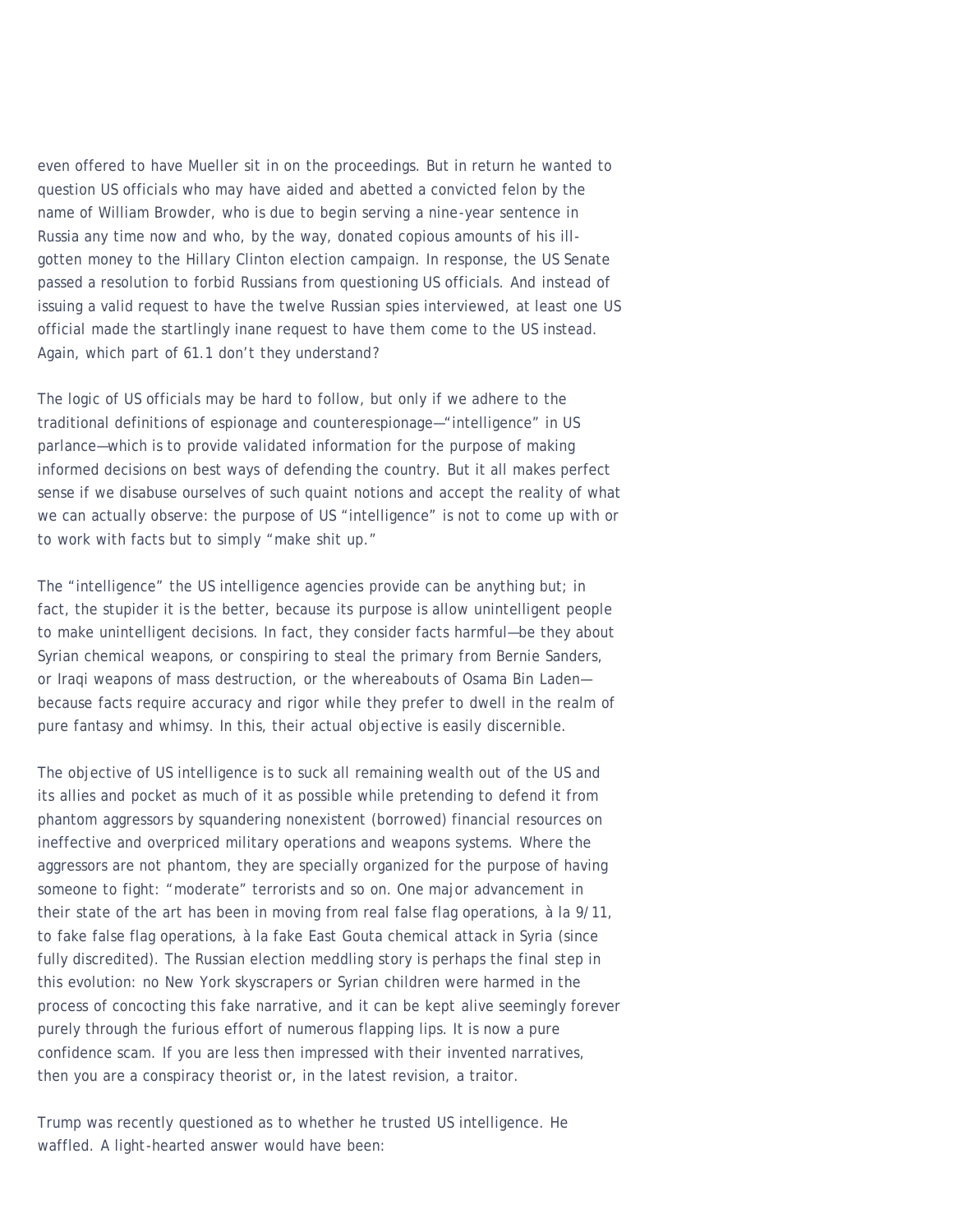"What sort of idiot are you to ask me such a stupid question? Of course they are lying! They were caught lying more than once, and therefore they can never be trusted again. In order to claim that they are not currently lying, you have to determine when it was that they stopped lying, and that they haven't lied since. And that, based on the information that is available, is an impossible task."

A more serious, matter-of-fact answer would have been:

"The US intelligence agencies made an outrageous claim: that I colluded with Russia to rig the outcome of the 2016 presidential election. The burden of proof is on them. They are yet to prove their case in a court of law, which is the only place where the matter can legitimately be settled, if it can be settled at all. Until that happens, we must treat their claim as conspiracy theory, not as fact."

And a hardcore, deadpan answer would have been:

"The US intelligence services swore an oath to uphold the US Constitution, according to which I am their Commander in Chief. They report to me, not I to them. They must be loyal to me, not I to them. If they are disloyal to me, then that is sufficient reason for their dismissal."

But no such reality-based, down-to-earth dialogue seems possible. All that we hear are fake answers to fake questions, and the outcome is a series of faulty decisions. Based on fake intelligence, the US has spent almost all of this century embroiled in very expensive and ultimately futile conflicts. Thanks to their efforts, Iran, Iraq and Syria have now formed a continuous crescent of religiously and geopolitically aligned states friendly toward Russia while in Afghanistan the Taliban is resurgent and battling ISIS—an organization that came together thanks to American efforts in Iraq and Syria.

The total cost of wars so far this century for the US is reported to be \$4,575,610,429,593. Divided by the 138,313,155 Americans who file tax returns (whether they actually pay any tax is too subtle a question), it works out to just over \$33,000 per taxpayer. If you pay taxes in the US, that's your bill so far for the various US intelligence "oopsies."

The 16 US intelligence agencies have a combined budget of \$66.8 billion, and that seems like a lot until you realize how supremely efficient they are: their "mistakes" have cost the country close to 70 times their budget. At a staffing level of over 200,000 employees, each of them has cost the US taxpayer close to \$23 million, on average. That number is totally out of the ballpark! The energy sector has the highest earnings per employee, at around \$1.8 million per. Valero Energy stands out at \$7.6 million per. At \$23 million per, the US intelligence community has been doing three times better than Valero. Hats off! This makes the US intelligence community by far the best, most efficient collapse driver imaginable.